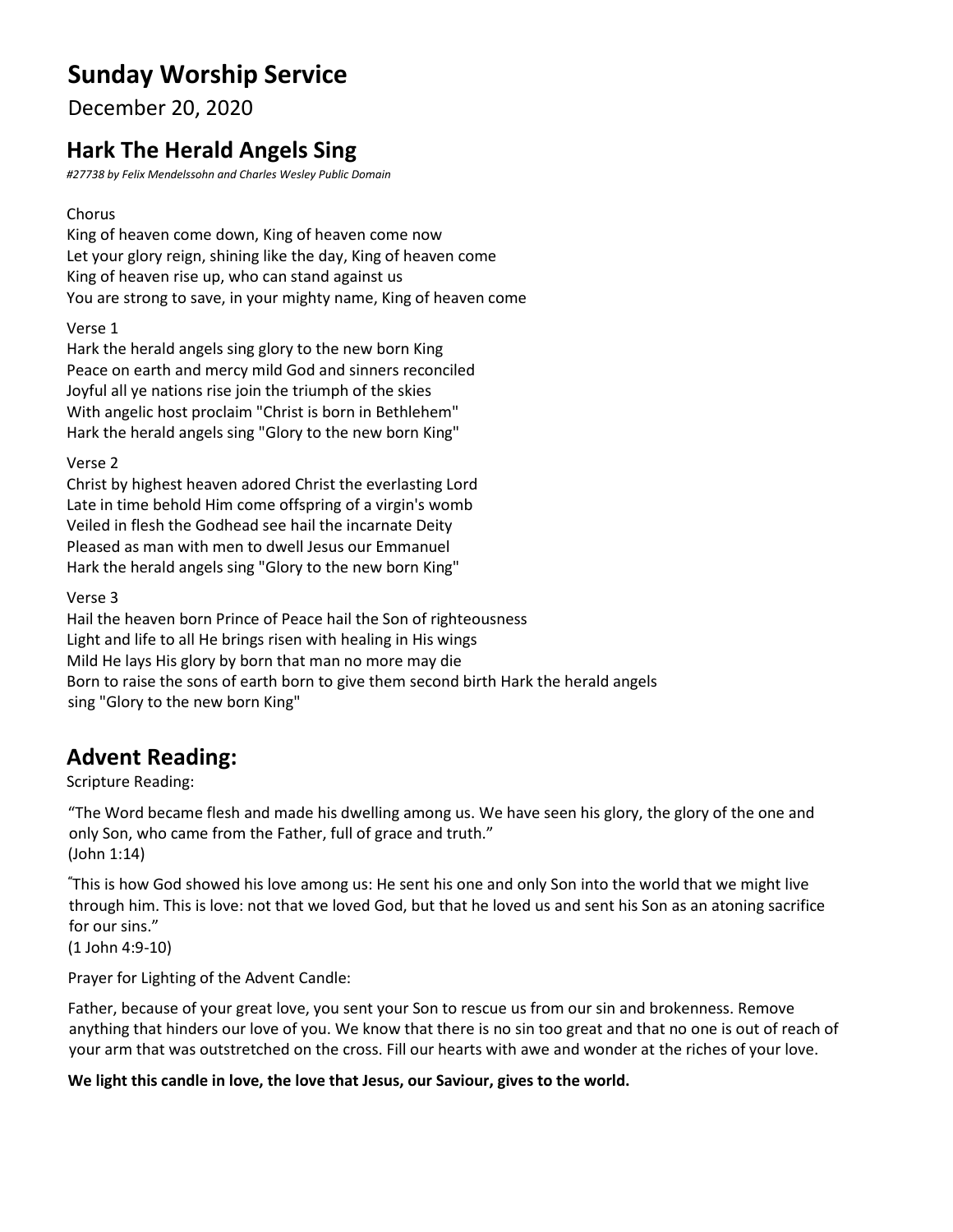## **O Come Let Us Adore Him**

Verse 1 O come let us adore him, O come let us adore him O come let us adore him, Christ the Lord

Verse 2 For He alone is worthy, for he alone is wor - thy For he alone is wor - thy, Christ the Lord Verse 3 We'll give him all the glory, we'll give him all the glo - ry We'll give him all the glo - ry, Christ the Lord

## **Glory (Let There Be Peace)**

*#7071972 by Chris Stevens, Matt Maher, and Rachel Popadic © Meaux Mercy (Admin. by Capitol CMG Publishing), Moody Producer Music (Admin. by Capitol CMG Publishing), and Remaining portion is unaffiliated*

#### Verse 1

One star burns in the darkness, shines with the promise; Emmanuel One child born in the stillness, living within us; Emmanuel

Chorus

We're singing glo - ry, glo - ry Let there be peace, let there be peace Singing glo - ry, glo - ry Let there be peace, let it start in me

Verse 2 One voice speaks for the voiceless, hope for the hopeless; Emmanuel One love brings us together now and forever; Emmanuel

Bridge

Do not be afraid, His love is strong enough to save us Nothing stands in the way, His love is strong enough to lead us Do not be afraid, His love is strong enough to save us Nothing stands in the way, His love is strong enough to lead us

## **Scripture Reading: Romans 8:31-39 Sermon Title: Victory Through Never Failing Love**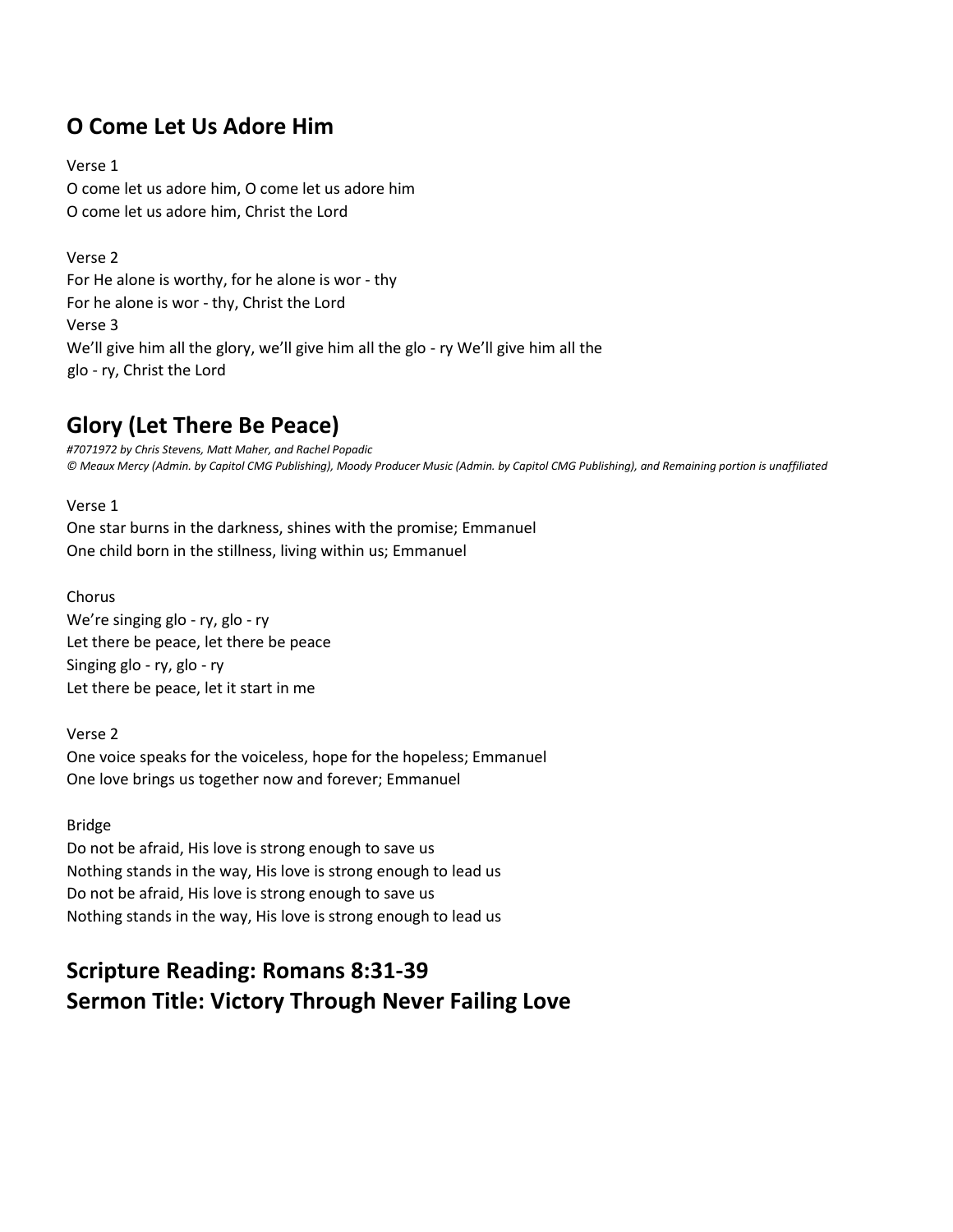## **How Can I Keep From Singing**

*#4822372 by Ed Cash, Matt Redman, and Chris Tomlin 2006 Alletrop Music, Thankyou Music, and Vamos Publishing*

### Verse 1

There is an endless song, echoes in my heart I hear the mu - sic ring And though the storms may come I am holding on, to the rock I cling

## Chorus

How can I keep from singing your praise How can I ever say enough, how amazing is your love How can I keep from shouting your name I know I am loved by the King and it makes my heart want to sing

### Verse 2

I will lift my eyes in the darkest night for I know my Sav - iour lives And I will walk with you knowing you'll see me through and sing the songs you give Bridge I can sing in the troubled times, sing when I win I can sing when I lose my step and fall down again I can sing 'cause you pick me up, sing 'cause you're there I can sing 'cause you hear me Lord when I call to you in prayer I can sing with my last breath, sing for I know That I'll sing with the angels and the saints around the throne

## **ADVENT BLESSING: BETWEEN THE TIMES**

*\*Read over the church at the end of service. The Congregation will respond in bold.*

We live in the time between Christ's first and future coming. We believe that Jesus, who was born, suffered, died, and rose again, is with us always, and that we will see him face to face.

May the gift of the incarnation fill you with peace.

**Lord, I receive your peace** May the gift of his presence cause you to rejoice **Lord, I receive your joy.** May the gift of the promised Saviour, born of Mary, renew your hope. **Lord, I receive your hope.** May the gift of God's everlasting comfort strengthen your heart. **Lord, I receive your love.**

Jesus is the King of kings and the Lord of Lords. May the Father, Son, and Holy Spirit, Bless you now and forever. Amen.

—Adapted from Advent Blessing, Worship Sourcebook